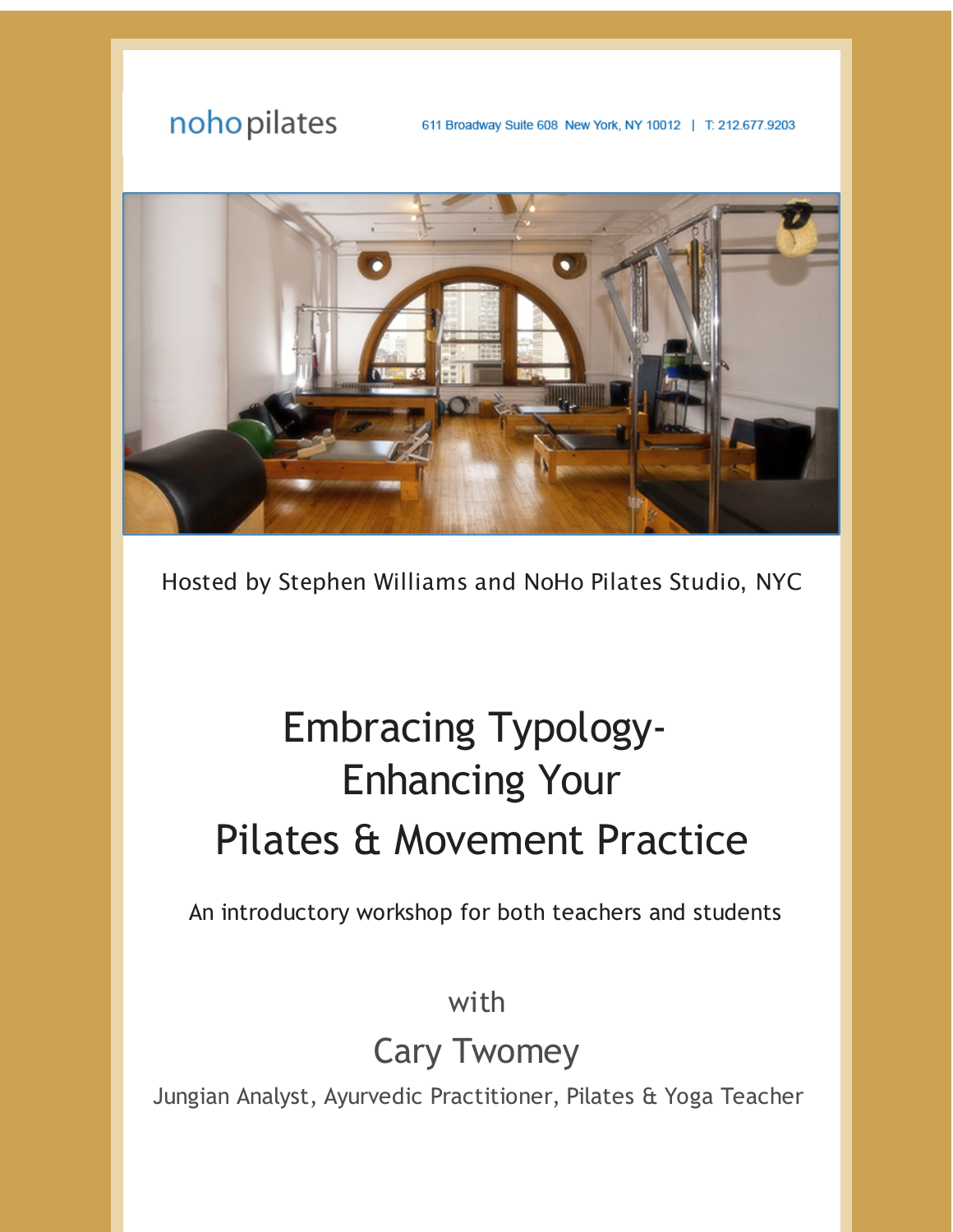

## Saturday, October 21st, 2017 1-5 PM \$200

NoHo Pilates Studio 611 Broadway Suite 608 New York, NY 10012

Private Appointments with Cary are Available Details below

As teachers and students we go through structured training and forms of learning. These forms serve a purpose, but underneath is the larger reality of the Unconscious and what Carl Jung called Individuation-the essential journey toward Wholeness that each of us is taking whether we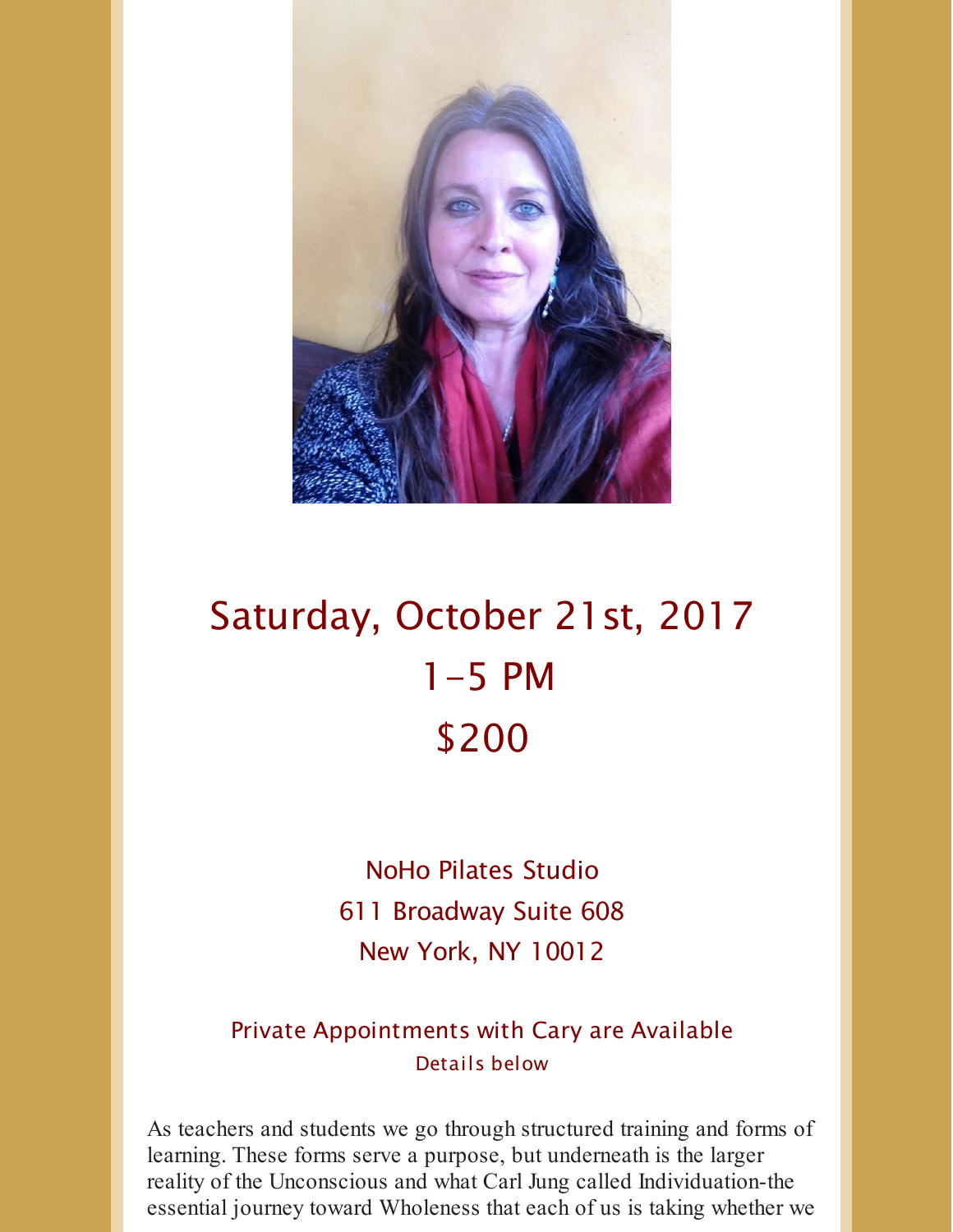are conscious of it or not. The process of Individuation is the unique unfolding of the person. If one can participate with it consciously it opens up enormous creativity and freedom to truly become oneself.

Framed by the Jungian model of Psychological Typology, this workshop will shed light on the structure of the Psyche and how it informs us as teachers and movers. Cary will introduce the physical and psychological maps that hold our unique processes of Individuation. Through these we will identify our own typology. We will touch on how to support the less developed aspects in ourselves, and why those untapped areas are so important in our own development and in relating to those we serve in our teaching and in our work.

Understanding the underlying Mandala of the individual informs our creativity and nourishes our poteniality. In this workshop we will learn how knowledge of our typology and the typology of our students will enhance and improve our teaching and our own physical practices.

In this workshop we will explore:

- Jung's map of the psyche and how it pertains to you and those you teach, serve & work with.
- Ayurveda's ancient and time tested knowledge of physical constitution and why it is influencing everything we do.
- Why the individual is always more important than any system, and how we can support our own Individuation process more consciously.
- How to bring more of yourself into your Pilates practice, movement and teaching.
- Pilates & Movement as an individual creative process, not forms that must be strictly followed.
- How & why different psychological types and physical constitutions need to approach movement differently.

Registration has begun, space is limited.

To register contact: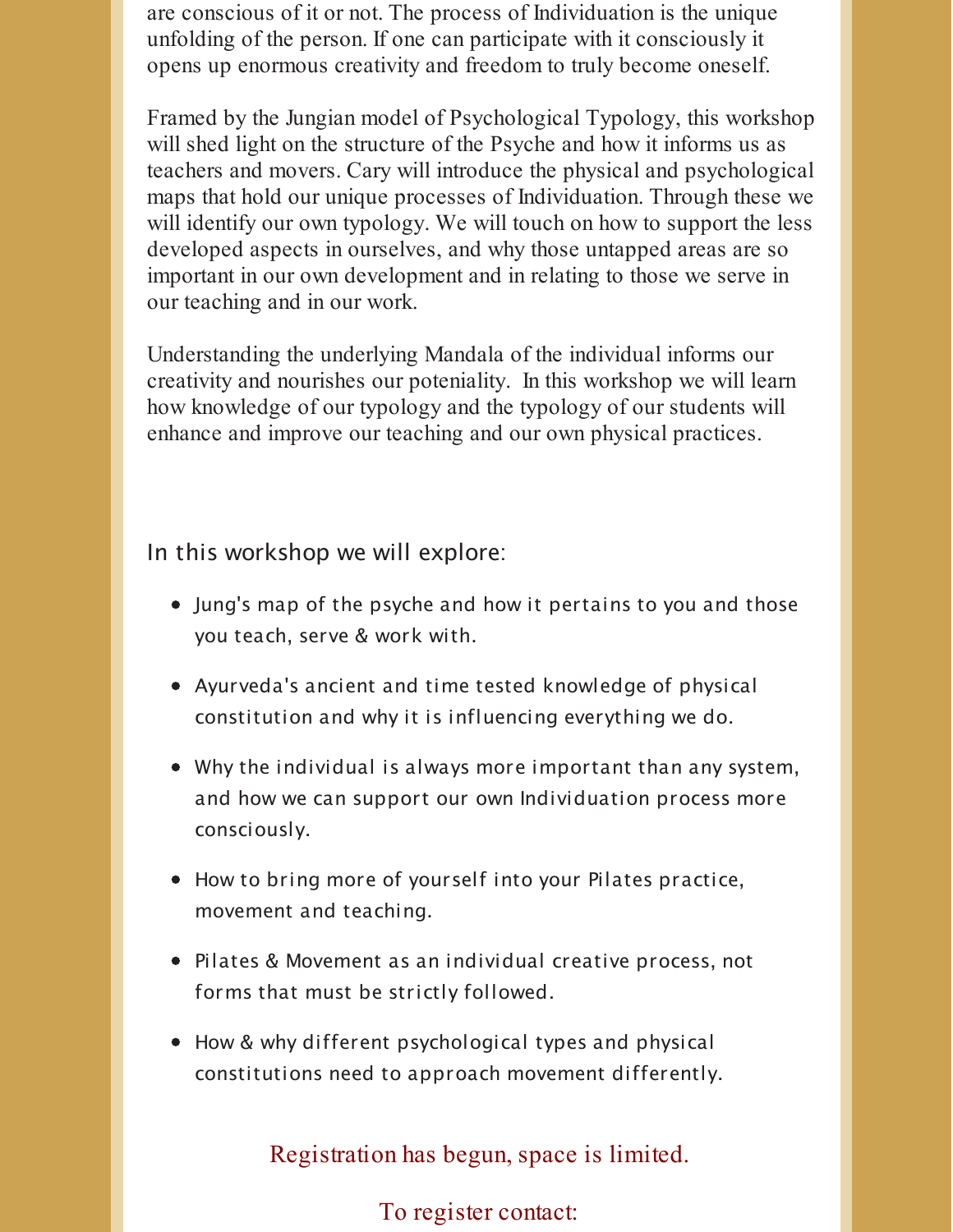Stephen Williams nohostudio@yahoo.com 718-344-5971

## Private Appointments with Cary are Available:

~~~~~~~~~~~~~~~~~~~~~~~~~~~~~

Cary will be offering private consultations during her stay in NYC. This includes:

Jungian/Dream Analysis, Ayurvedic Health consultations, Meditation or Movement sessions.

You are welcome to meet with her for any circumstance to have a session that is specifically for you, even if you don't know exactly where to begin.

Sessions are \$150 per hour

To schedule a personal appointment with Cary in NYC between Oct. 17-25th: Call 646-246-3891

> or Email haymarketstudio@gmail.com

**Cary Twomey** is a former NYC professional Modern Dancer and Pilates teacher who co-founded NoHo Pilates Studio in NYC with Stephen Williams in 1998. Cary now resides in Lincoln, Nebraska where she is a Jungian Psychoanalyst and a Practitioner of Ayurvedic Medicine. She received a BFA in Dance & Choreography in 1991 and was part of the founding faculty for the Joffrey Ballet, New School University BFA program for professional Ballet Dancers. Cary received her Pilates training at Green Street Studio, NYC, where she apprenticed and taught for 10 years. She studied Anatomy & Kinesiology with Irene Dowd for over a decade and spent the last 17 years under the direct tutelage of Jungian Analyst & Pilates Elder, Mary Bowen. She has been practicing and teaching Yoga and Pilates for 25 years. Alongside her individual work, Cary regularly teaches in Colorado and Nebraska leading group retreats on Meditation & Movement, Jungian Psychology and Ayurveda. She is a Mentor for Tara Mandala Retreat Center in Pagosa Springs, Colorado. Cary and her husband Lee, are the founders of Haymarket Movement Studio and Utpala Dharma Center, where they have an established Pilates & Yoga Studio, Ayurvedic Healing Center and Jungian Psychotherapy practice in their home town of Lincoln, Nebraska. Contact: haymarketstudio@gmail.com